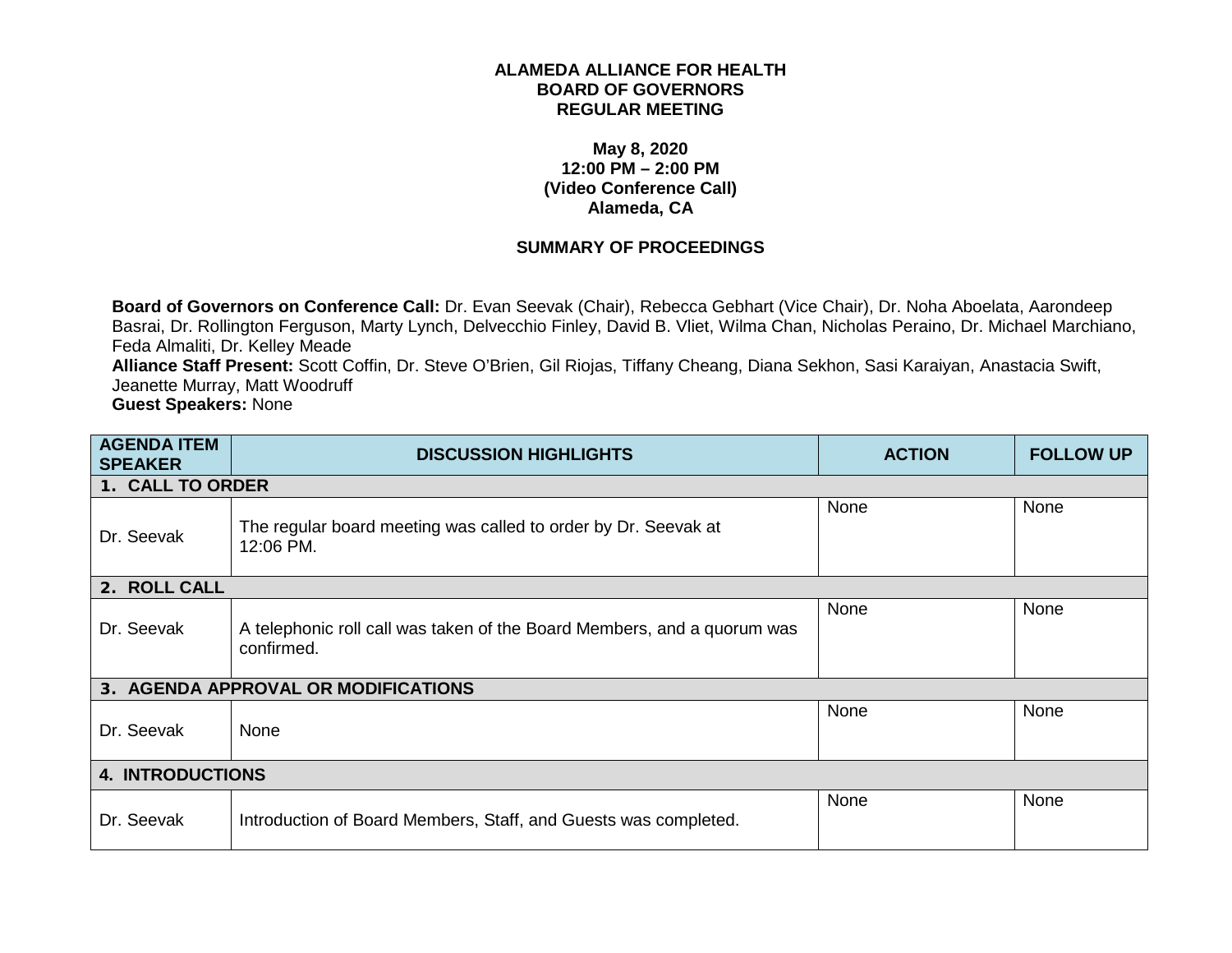|            | 5. CONSENT CALENDAR - APRIL 2020 BOARD OF GOVERNORS MEETING MINUTES                                                                                                                                                                                                                                                                                                                                                                                                                |                                                    |      |
|------------|------------------------------------------------------------------------------------------------------------------------------------------------------------------------------------------------------------------------------------------------------------------------------------------------------------------------------------------------------------------------------------------------------------------------------------------------------------------------------------|----------------------------------------------------|------|
| Dr. Seevak | Motion to approve the April 2020 Board of Governors Meeting Minutes as<br>presented.                                                                                                                                                                                                                                                                                                                                                                                               | Motion: Marty Lynch<br>Second: Supervisor<br>Chan  | None |
|            |                                                                                                                                                                                                                                                                                                                                                                                                                                                                                    | Vote: Yes                                          |      |
|            |                                                                                                                                                                                                                                                                                                                                                                                                                                                                                    | No opposed or<br>abstained.                        |      |
|            | 6. a. BOARD MEMBER REPORT - COMPLIANCE ADVISORY COMMITTEE                                                                                                                                                                                                                                                                                                                                                                                                                          |                                                    |      |
| R. Gebhart | The Compliance Advisory Committee was held telephonically on May 8,<br>2020, at 10:30 AM and discussed the compliance dashboards.                                                                                                                                                                                                                                                                                                                                                  | Informational update to<br>the Board of Governors. |      |
|            | Rebecca Gebhart gave the following updates:                                                                                                                                                                                                                                                                                                                                                                                                                                        | Vote not required.                                 |      |
|            | Dr. Seevak attended the meeting.                                                                                                                                                                                                                                                                                                                                                                                                                                                   |                                                    |      |
|            | Four (4) dashboards were reviewed and the Committee focused on<br>changes since the prior April meeting. The Committee also discussed<br>organizational compliance and shared some themes they are seeing in the<br>managed care compliance given the COVID-19 situation.                                                                                                                                                                                                          |                                                    |      |
|            | 2020 DMHC medical services audit (follow up from 2018 audit):<br>We still have not received DMHC audit information yet. Most self-<br>$\bullet$<br>identified issues were in documentation and the Alliance is<br>implementing processes to correct and meet regulatory compliance.<br>A requirement for the plan is to ensure 100% of non-contracting<br>hospitals in California have our contact information for timely<br>authorizations, targeting to complete by August 2020. |                                                    |      |
|            | 2019 DMHC financial audit:<br>State identified 5 findings and the Alliance should receive the report<br>about August or September.<br>3 of the 5 findings have been completed. The Alliance continues to                                                                                                                                                                                                                                                                           |                                                    |      |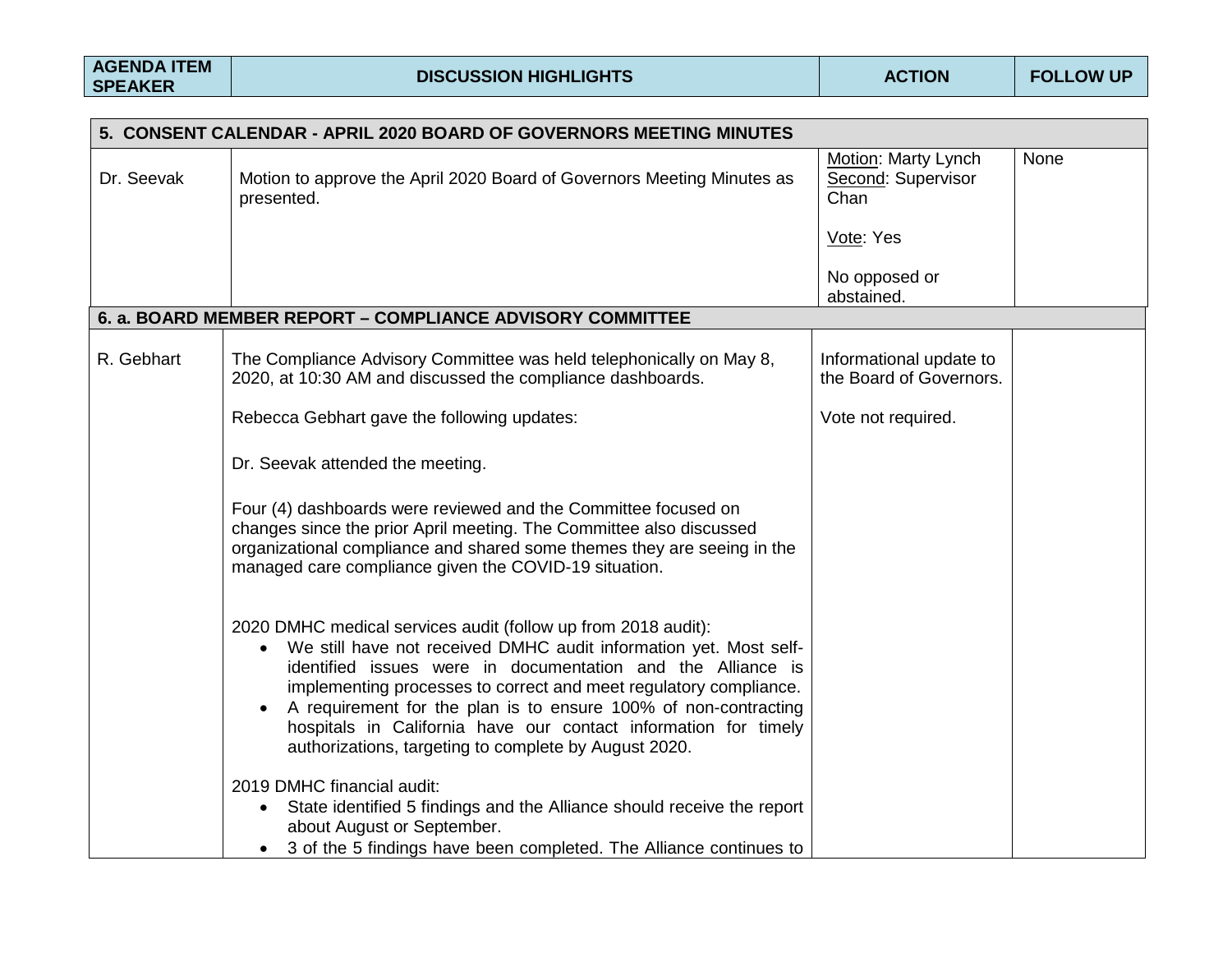| <b>AGENDA ITEM</b><br><b>SPEAKER</b> | <b>DISCUSSION HIGHLIGHTS</b>                                                                                                                                                                                                                                                                                                                                                                                                                                                                                   | <b>ACTION</b> | <b>FOLLOW UP</b> |
|--------------------------------------|----------------------------------------------------------------------------------------------------------------------------------------------------------------------------------------------------------------------------------------------------------------------------------------------------------------------------------------------------------------------------------------------------------------------------------------------------------------------------------------------------------------|---------------|------------------|
|                                      |                                                                                                                                                                                                                                                                                                                                                                                                                                                                                                                |               |                  |
|                                      | work on the 2 remaining findings.                                                                                                                                                                                                                                                                                                                                                                                                                                                                              |               |                  |
|                                      | 2019 Department of Health Care Services (DHCS) medical audit:<br>• There were 25 findings and most are complete.<br>• The State is requesting the Alliance to improve referral tracking. A<br>report has been created to track all specialty services that require<br>authorization. This report will help track members that are using out<br>of network services to try to move them to in-network services.                                                                                                 |               |                  |
|                                      | 2018 DHCS medical services audit:<br>11 of 12 self-identified items are updated.<br>$\bullet$<br>1 outstanding self-identified item is the Memorandum of<br>Understanding (MOU) used by Alameda County, which defines the<br>services by the Alliance and Alameda County.<br>The second item is the Initial Health Assessment (IHA) required for<br>each member and the codes used. The State wants know if we<br>look at these health assessment codes annually so the Alliance put<br>in procedure to do so. |               |                  |
|                                      | Question:<br>• How has COVID-19 affected compliance?<br>Answer:<br>There is more contact with the State and flexibility and<br>$\bullet$<br>postponement of audits.                                                                                                                                                                                                                                                                                                                                            |               |                  |
|                                      | <b>Operation Dashboard:</b><br>Last month there were four(4) expedited appeals, one appeal did<br>not met the requirements so on the Alliance dashboard there will be<br>a red mark.                                                                                                                                                                                                                                                                                                                           |               |                  |
|                                      | <b>Future Audits:</b><br>DHCS annual medical audit – June is postponed due to COVID-19.<br>Department of Managed Health Care (DMHC) medical routine audit<br>$-$ October 12.                                                                                                                                                                                                                                                                                                                                   |               |                  |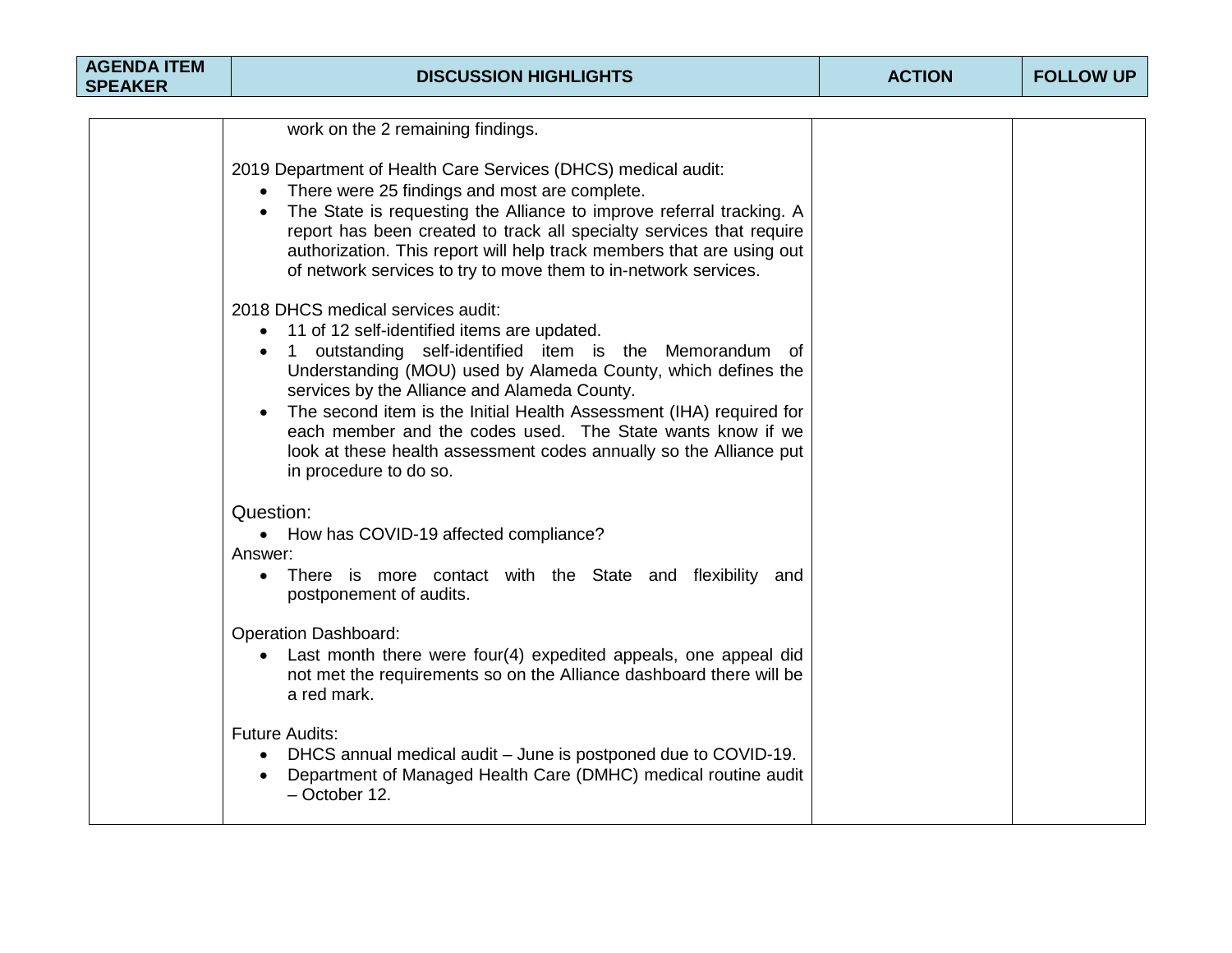| <b>AGENDA ITEM</b><br><b>SPEAKER</b> | <b>DISCUSSION HIGHLIGHTS</b>                                                                                                                                                                                                                                                                                                                                                                                                  | <b>ACTION</b>                                                            | <b>FOLLOW UP</b> |
|--------------------------------------|-------------------------------------------------------------------------------------------------------------------------------------------------------------------------------------------------------------------------------------------------------------------------------------------------------------------------------------------------------------------------------------------------------------------------------|--------------------------------------------------------------------------|------------------|
|                                      |                                                                                                                                                                                                                                                                                                                                                                                                                               |                                                                          |                  |
|                                      | Today is Diana Sekhon's last day and Rebecca thanked her for all the<br>outstanding work at the Alliance and in compliance.                                                                                                                                                                                                                                                                                                   |                                                                          |                  |
|                                      | 6. b. BOARD MEMBER REPORT - FINANCE COMMITTEE                                                                                                                                                                                                                                                                                                                                                                                 |                                                                          |                  |
| Dr. Ferguson                         | The Finance Committee was held telephonically on Tuesday, May 5, 2020<br>Dr. Ferguson gave the following updates:<br>Finance Issues:                                                                                                                                                                                                                                                                                          | Informational update to<br>the Board of Governors.<br>Vote not required. |                  |
|                                      | The TNE continues to be significantly higher than required.<br>Membership decline has fallen off for the month of March.<br>$\bullet$<br>MLR remains high at 91.9% for the month of March.<br>$\bullet$<br>Financially the Alliance is trending well.<br>$\bullet$<br>A large portion of the meeting was spent discussing the Safety-Net<br>Sustainability Fund Presentation and the Finance Committee<br>supports its goals. |                                                                          |                  |
| 7. CEO UPDATE                        |                                                                                                                                                                                                                                                                                                                                                                                                                               |                                                                          |                  |
| S. Coffin                            | Scott Coffin presented the following CEO updates (pages 19 to 22):<br>March 2020 - Financial Performance & Operating metrics:                                                                                                                                                                                                                                                                                                 | Informational update to<br>the Board of<br>Governors.                    |                  |
|                                      | There are two red indicators on the Operations Dashboard, one is in<br>$\bullet$<br>expedited appeals in which Rebecca reported out and the other is in<br>HR in which our vacancies are at 11%. Given the COVID-19<br>circumstances, these are understandable.                                                                                                                                                               | Vote not required.                                                       |                  |
|                                      | Potential changes to Medi-Cal program transitions:                                                                                                                                                                                                                                                                                                                                                                            |                                                                          |                  |
|                                      | There has been no updates at this time regarding the direction of the<br>$\bullet$<br>CalAIM program.<br>The State of California, Department of Health Care Services, is<br>seeking a one-year extension of the 1115 and 1915 Waivers, as<br>they currently expire 12/31/2020.                                                                                                                                                |                                                                          |                  |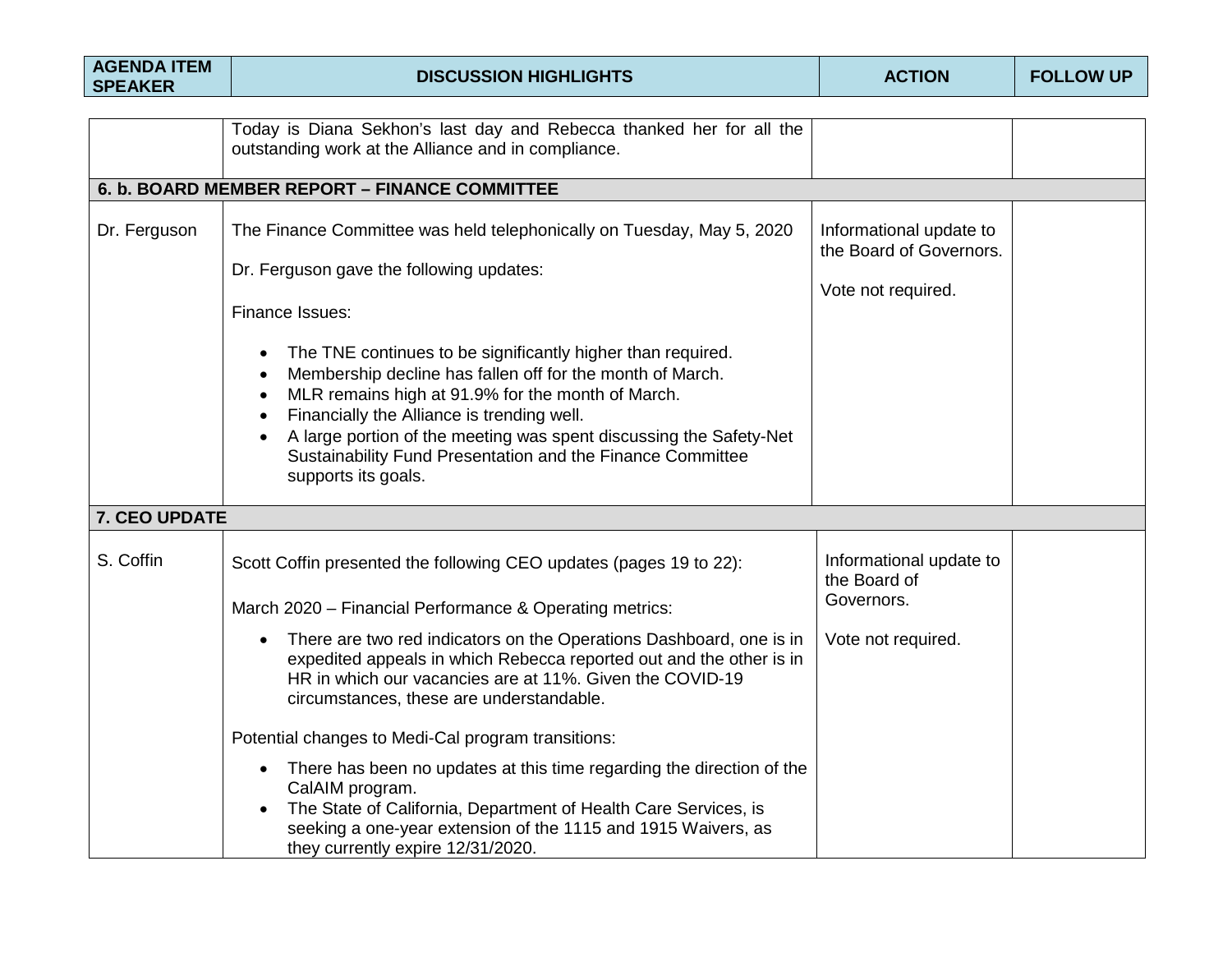| <b>AGENDA ITEM</b><br><b>SPEAKER</b> | <b>DISCUSSION HIGHLIGHTS</b>                                                                                                                                                                                                                                                                                                                                                                                                                                                                                                                                                                                                                                                                                                                                                                                                                                                                                                                                                                                                                                                                                                                                                                                      | <b>ACTION</b> | <b>FOLLOW UP</b> |
|--------------------------------------|-------------------------------------------------------------------------------------------------------------------------------------------------------------------------------------------------------------------------------------------------------------------------------------------------------------------------------------------------------------------------------------------------------------------------------------------------------------------------------------------------------------------------------------------------------------------------------------------------------------------------------------------------------------------------------------------------------------------------------------------------------------------------------------------------------------------------------------------------------------------------------------------------------------------------------------------------------------------------------------------------------------------------------------------------------------------------------------------------------------------------------------------------------------------------------------------------------------------|---------------|------------------|
|                                      |                                                                                                                                                                                                                                                                                                                                                                                                                                                                                                                                                                                                                                                                                                                                                                                                                                                                                                                                                                                                                                                                                                                                                                                                                   |               |                  |
|                                      | DHCS has confirmed that pharmacy will still be transitioning back to<br>$\bullet$<br>the state for oversight except physician administered drugs and is on<br>track to do so by 1/1/2021. The Alliance is in the planning stages<br>now.                                                                                                                                                                                                                                                                                                                                                                                                                                                                                                                                                                                                                                                                                                                                                                                                                                                                                                                                                                          |               |                  |
|                                      | <b>COVID-19 Operations:</b>                                                                                                                                                                                                                                                                                                                                                                                                                                                                                                                                                                                                                                                                                                                                                                                                                                                                                                                                                                                                                                                                                                                                                                                       |               |                  |
|                                      | An update was given regarding the current COVID-19 situation.<br>There are 1917 positive cases in Alameda County, 67 fatalities, 60<br>Alliance members positive, 93 admissions, and 26,000 COVID-19<br>tests have been given in Alameda County with a 7% positive rate.<br>Governor Newsom is revising the budget as there is an estimated<br>\$54.0M deficient due to the COVID-19 event. Medi-Cal applications<br>have gone up in Alameda County. There will be an influx of<br>membership and how this affects the Alliance will be shared in the<br>pulmonary budget. In the month of April, Core operations were down<br>except pharmacy.<br>90% of the Alliance staff is working remotely and the transition<br>occurred in 11 days. 10% of employee's remain on site for mail and<br>core duties.<br>The Alliance contracted with a telehealth service provider called<br>Tele-Doc in April 2020, and members have access to more than<br>2500 nationwide physicians.<br>Question:<br>• Is this for members that don't have primary services?<br>Answer:<br>The implementation of telehealth services is to meet regulation<br>guidelines.<br>During National Nurses Week, the Alliance met virtually and |               |                  |
|                                      | celebrated with the Alliance's 30 Registered Nurses. The theme<br>this year is – compassion, expertise, and trust.                                                                                                                                                                                                                                                                                                                                                                                                                                                                                                                                                                                                                                                                                                                                                                                                                                                                                                                                                                                                                                                                                                |               |                  |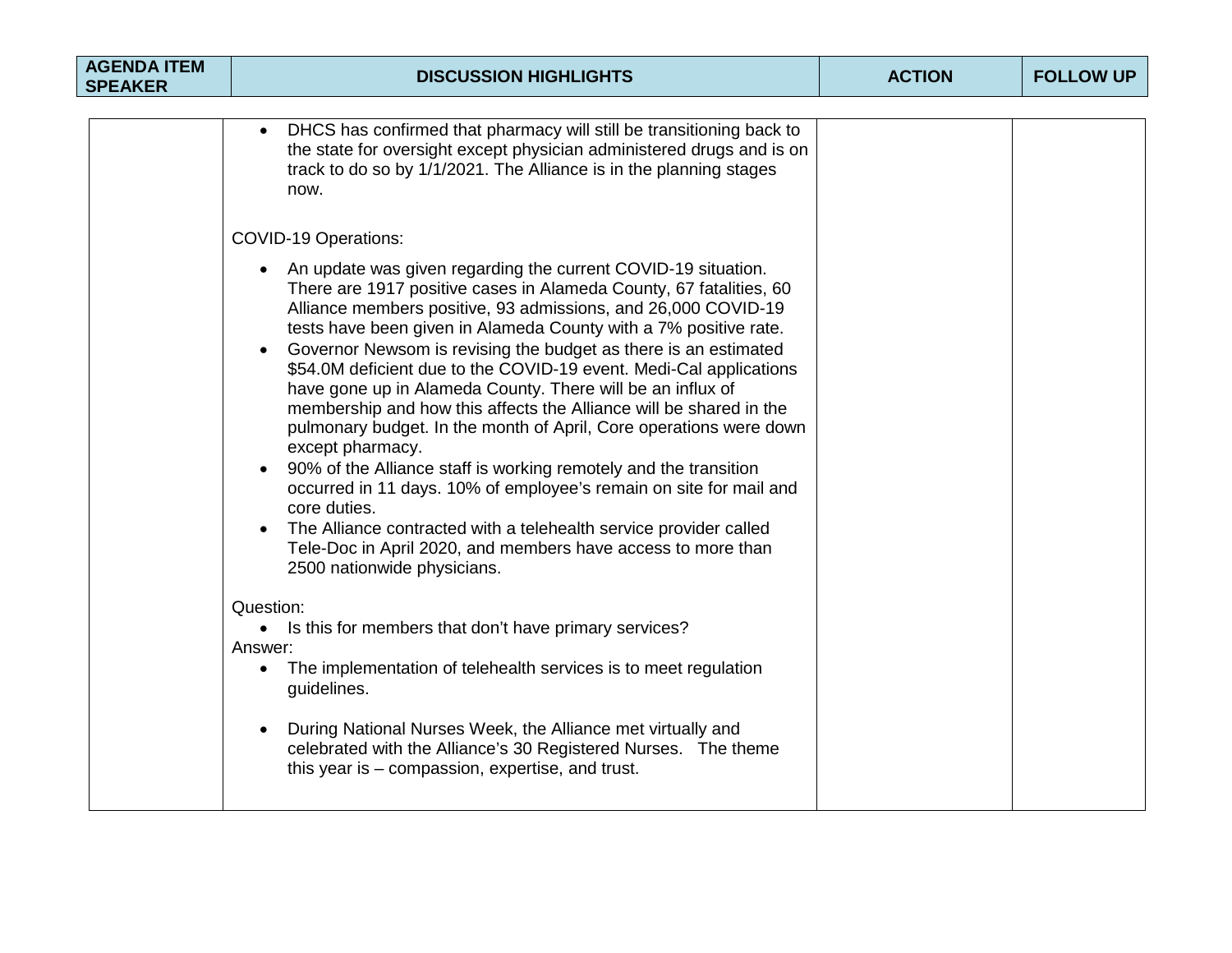| <b>AGENDA ITEM</b><br><b>SPEAKER</b> | <b>DISCUSSION HIGHLIGHTS</b>                                                                                                                                                                                                                                                                                                                                                                                                                                                                                                                                                                                                                                                                                                                                                            | <b>ACTION</b>                                                                                                                     | <b>FOLLOW UP</b> |
|--------------------------------------|-----------------------------------------------------------------------------------------------------------------------------------------------------------------------------------------------------------------------------------------------------------------------------------------------------------------------------------------------------------------------------------------------------------------------------------------------------------------------------------------------------------------------------------------------------------------------------------------------------------------------------------------------------------------------------------------------------------------------------------------------------------------------------------------|-----------------------------------------------------------------------------------------------------------------------------------|------------------|
|                                      | Budgeting and Forecasting - Fiscal Year 2020/2021<br>• Fiscal year 2021 preliminary budget is on track for presenting<br>at the June 2020 Board of Governors meeting next month.<br>DHCS is delaying the release of rates for next year due to the<br>COVID-19 until September.<br>Revision to the presentation of the final Alliance budget for a<br>$\bullet$<br>vote by the Board will be in October or November, depending<br>on when the DHCS delivers the rates.<br>Questions:<br>• Pharmacy Question - Is the pharmacy being delayed?<br>Answer:<br>No, the pharmacy is not being delayed as it was a separate<br>$\bullet$                                                                                                                                                      |                                                                                                                                   |                  |
| G. Riojas                            | initiative from CalAIM.<br>8. a. BOARD BUSINESS - REVIEW AND APPROVE MARCH 2020 MONTHLY FINANCIAL STATEMENTS<br>Gil Riojas gave the following Finance updates:<br>Enrollment:<br>• For the month ending March 31, 2020, the Alliance had enrollment<br>of 246,907 members, a Net Income of \$2.8M and Tangible Net<br>Equity is 607%.<br>Our enrollment has increased 563 members since February 2020.<br>Net Income:<br>• For the month ending March 31, 2020, the Actual Net Income was<br>\$487,000 and the Budged Net Income was \$2.8M.<br>Year-to-Date (YTD) ending March 31, 2020 the actual YTD net<br>income was \$18.7M and the budgeted YTD net income was \$3.3M.<br>The Favorable variance is due to higher than anticipated revenue<br>and lower administrative expenses. | Motion: Dr. R.<br>Ferguson<br>Second: Feda Almaliti<br>Motion passed by roll<br>call.<br>Vote: Yes<br>No opposed or<br>abstained. |                  |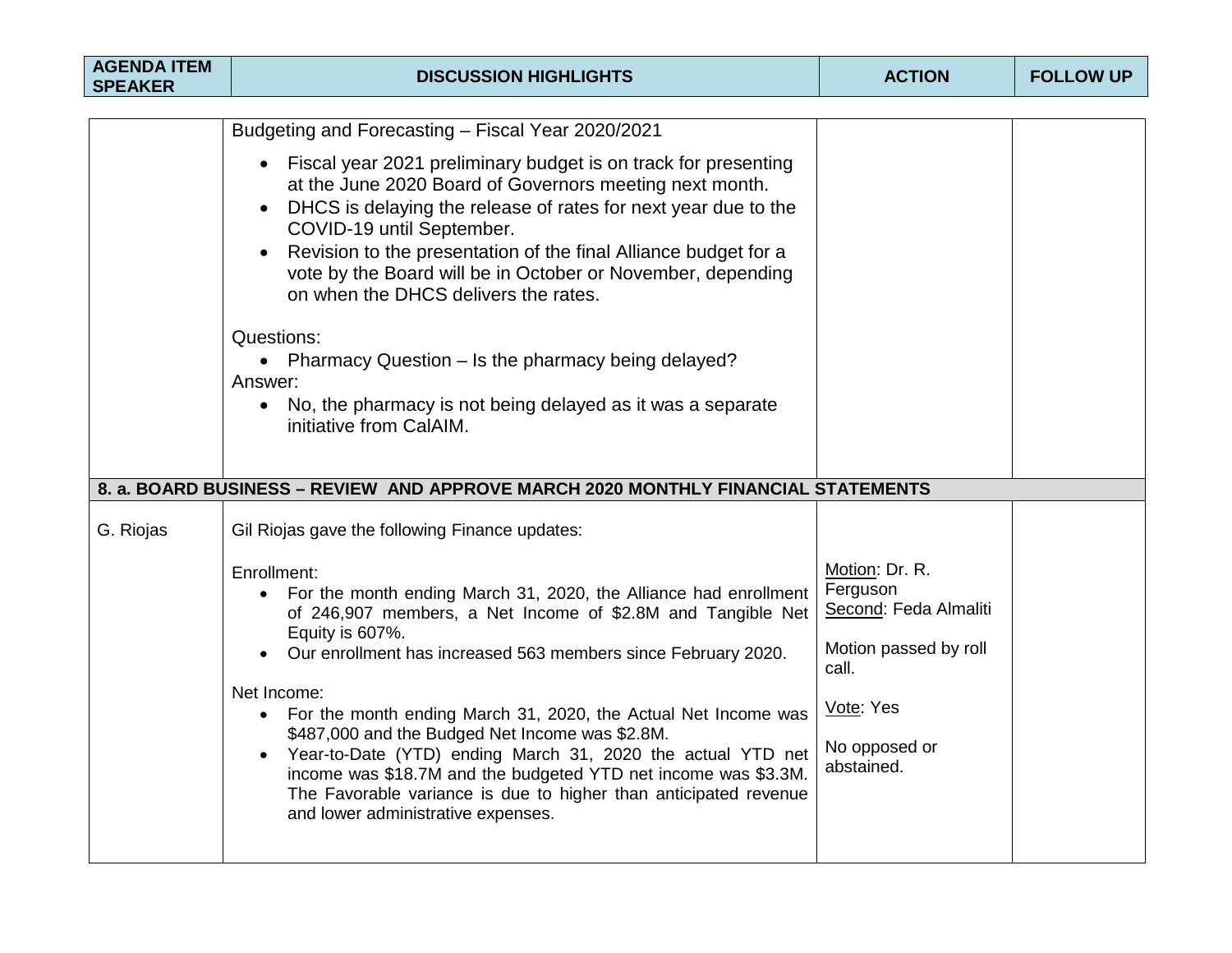| <b>AGENDA ITEM</b> |  |
|--------------------|--|
| <b>SPEAKER</b>     |  |

| /enue:                                                                                                                                                                                                                                                                               |  |  |  |
|--------------------------------------------------------------------------------------------------------------------------------------------------------------------------------------------------------------------------------------------------------------------------------------|--|--|--|
| • For the month ending March 31, 2020, the actual revenue was<br>\$87.3M vs the budgeted revenue of \$77.7M.<br>• The favorable variance is due to higher than anticipated Proposition<br>56 Revenue, Behavioral Health Therapy (BHT) supplemental<br>payments, and base capitation. |  |  |  |
| dical Expense:                                                                                                                                                                                                                                                                       |  |  |  |
| • For the month ending March 31, 2020, actual medical expenses                                                                                                                                                                                                                       |  |  |  |

were \$80.2M vs. our budgeted medical expense of \$73.0M. • Actual YTD medical expenses was \$676.4M vs. budgeted YTD medical expense amount of \$660.6M.

Medical Loss Ratio (MLR):

Revenue:

Medical Expense:

• For the month ending March 31, 2020, the MLR was 92.4% vs yearto-date of 91.9%. Due to COVID-19, the MLR is forecasted to decrease.

Administrative Expense:

- For the month ending March 31, 2020, Actual administrative expenses were \$4.6M vs budgeted administrative expense \$5.1M.
- Actual administrative expense YTD is \$40.3M vs. budgeted \$45.3M.
- With the COVID-19 Work from Home deployment, overtime expenses, and other expenses our administrative budget should increase and be closer to the actual budgeted amount.

Other Income / (Expense):

- As of March 31, 2020, our YTD interest income from investments is \$3.9M, and YTD claims interest expense is \$236,000.
- With the market interest change due to COVID-19, investment income is intended to reduce.

Tangible Net Equity (TNE):

• Tangible net equity results continue to remain healthy, and at the end of March 31, 2020, the TNE was reported at 607% of the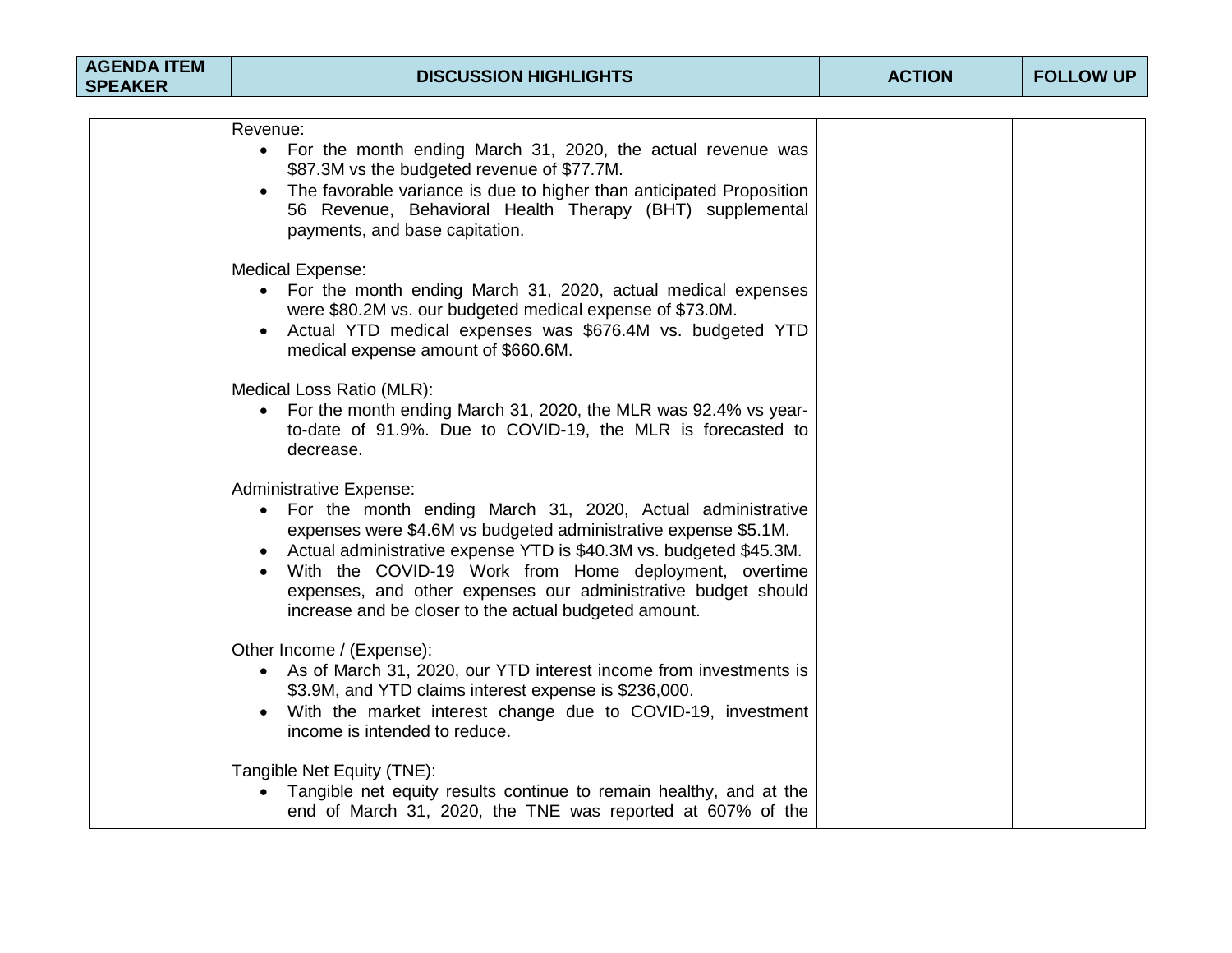| <b>AGENDA ITEM</b><br><b>SPEAKER</b> | <b>DISCUSSION HIGHLIGHTS</b>                                                                                                                                                                                                                                                                                                                                                                                                                                                                                                                                                                                                                                                                                | <b>ACTION</b>                                                                                                                                                                                                                                 | <b>FOLLOW UP</b> |
|--------------------------------------|-------------------------------------------------------------------------------------------------------------------------------------------------------------------------------------------------------------------------------------------------------------------------------------------------------------------------------------------------------------------------------------------------------------------------------------------------------------------------------------------------------------------------------------------------------------------------------------------------------------------------------------------------------------------------------------------------------------|-----------------------------------------------------------------------------------------------------------------------------------------------------------------------------------------------------------------------------------------------|------------------|
|                                      |                                                                                                                                                                                                                                                                                                                                                                                                                                                                                                                                                                                                                                                                                                             |                                                                                                                                                                                                                                               |                  |
|                                      | required amount, which is the highest in the last 12 months.<br><b>Cash Position and Assets:</b><br>For the month ending March 31, 2020, \$210.6M reported in cash;<br>$\bullet$<br>\$81.1M is uncommitted cash. Our current ratio is above the<br>minimum required at 1.74, as compared to the regulatory minimum<br>of 1.0.<br>Motion to approve the March 2020 financial report as presented                                                                                                                                                                                                                                                                                                             |                                                                                                                                                                                                                                               |                  |
|                                      | 8. b. BOARD BUSINESS - SAFETY-NET SUSTAINABILITY FUND                                                                                                                                                                                                                                                                                                                                                                                                                                                                                                                                                                                                                                                       |                                                                                                                                                                                                                                               |                  |
| S. Coffin                            | Scott presented the Safety-Net Sustainability Fund to the Board of<br>Governors.<br>The Safety-Net Sustainability Fund presentation included an overview of the<br>following information:<br>Eligibility<br>Grant Mythology<br><b>Funding the Frontline Safety-Net Providers</b><br>$\bullet$<br>Payment timeline: May - October 2020<br><b>Accelerated Payments</b><br>Considerations<br>$\bullet$<br><b>Next Steps</b><br>$\bullet$<br>Questions:<br>The 20% going to the COVID-19 testing, what amount is going<br>$\bullet$<br>to hospitals in dollars<br>Answer:<br>We do not have that information at the moment, as the applications<br>$\bullet$<br>have not been submitted by safety-net providers | Motion 1: David B. Vliet<br>Second: Dr. Evan<br>Seevak<br>Motion passed by roll<br>call.<br>Vote: Yes<br>No opposed or<br>abstained.<br>Motion 2: David B. Vliet<br>Second: Dr. Evan<br>Seevak<br>Motion passed by roll<br>call.<br>Vote: Yes | None             |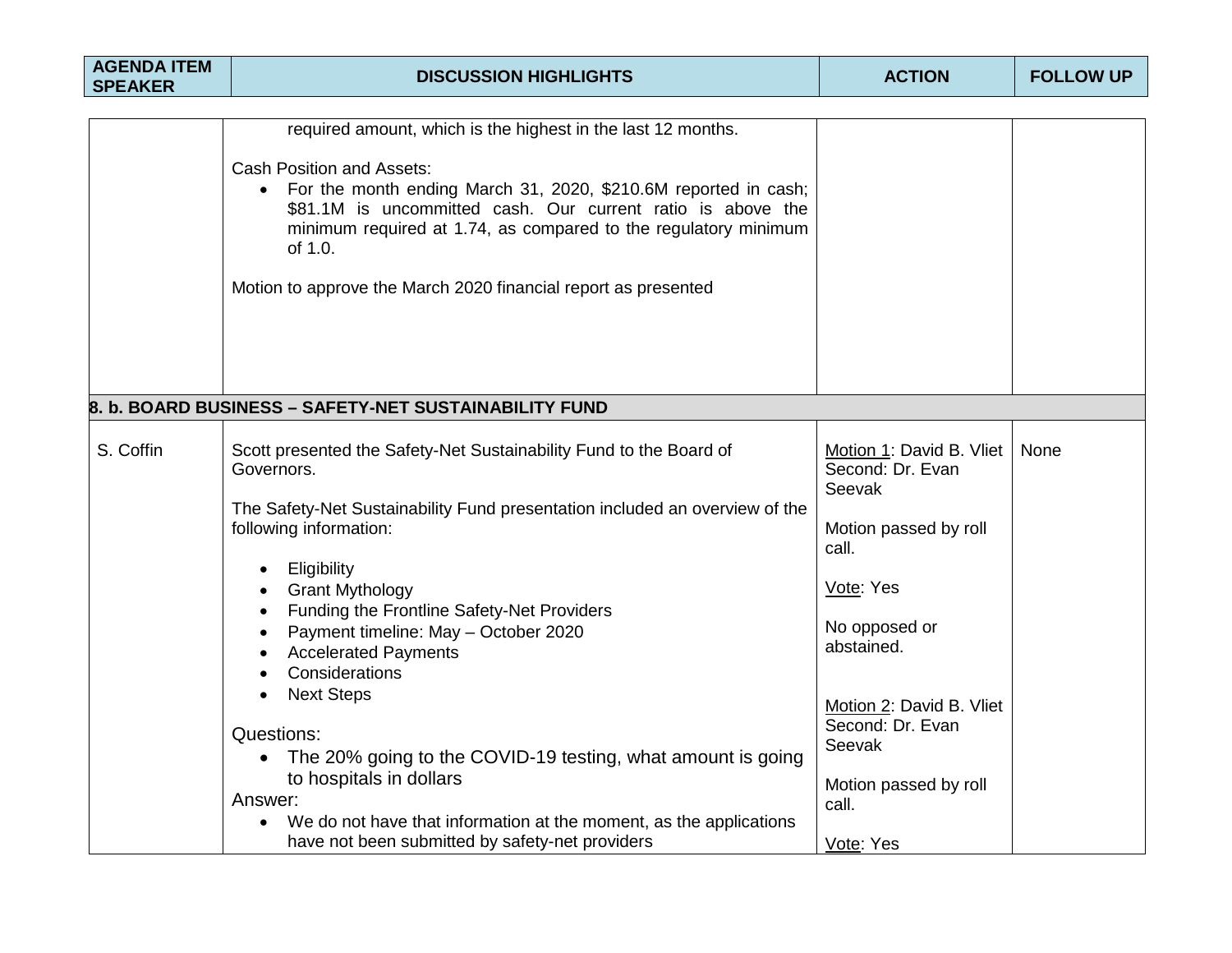| <b>AGENDA ITEM</b><br><b>SPEAKER</b> | <b>DISCUSSION HIGHLIGHTS</b>                                                                                                                                                                                                                                                                                                                                                                                                                                                                                                                                                                                                                                                                                                                                                                                                                           | <b>ACTION</b>                                                               | <b>FOLLOW UP</b> |
|--------------------------------------|--------------------------------------------------------------------------------------------------------------------------------------------------------------------------------------------------------------------------------------------------------------------------------------------------------------------------------------------------------------------------------------------------------------------------------------------------------------------------------------------------------------------------------------------------------------------------------------------------------------------------------------------------------------------------------------------------------------------------------------------------------------------------------------------------------------------------------------------------------|-----------------------------------------------------------------------------|------------------|
|                                      | Questions:<br>Is giving money to facilities for the enhancement of their current<br>testing site?<br>Answer:<br>• The amount could be used a number of ways, to expand the current<br>sites or expand to a hospital or physician office.<br>Questions:<br>Can some of the monies be used for other crisis management, as<br>follow-up and tracing?<br>Answer:<br>• The purpose is for testing but with flexibility.<br><b>Board of Governor Motions:</b><br>Motion 1: To authorize CEO to create an emergency crisis fund, allocating<br>\$16.6 million dollars from the financial reserves, and distribute to eligible<br>safety-net providers between May and October of 2020.<br>Motion 2: To authorize CEO to accelerate a budgeted payment of up to<br>\$4.8 million dollars in quality incentives, paying to eligible providers in July<br>2020. | No opposed or<br>abstained.                                                 |                  |
|                                      | 9. a. STANDING COMMITTEE UPDATES – PEER REVIEW AND CREDENTIALING COMMITTEE                                                                                                                                                                                                                                                                                                                                                                                                                                                                                                                                                                                                                                                                                                                                                                             |                                                                             |                  |
| Dr. O'Brien                          | The Peer Review and Credentialing Committee (PRCC) was held<br>telephonically on April 21, 2020.<br>Dr. O'Brien gave the following updates:<br>At the Peer Review and Credentialing (PRCC) meeting held<br>on April 21, 2020, there were twenty-three (23) initial providers                                                                                                                                                                                                                                                                                                                                                                                                                                                                                                                                                                           | Informational update to<br>the Board of<br>Governors.<br>Vote not required. |                  |